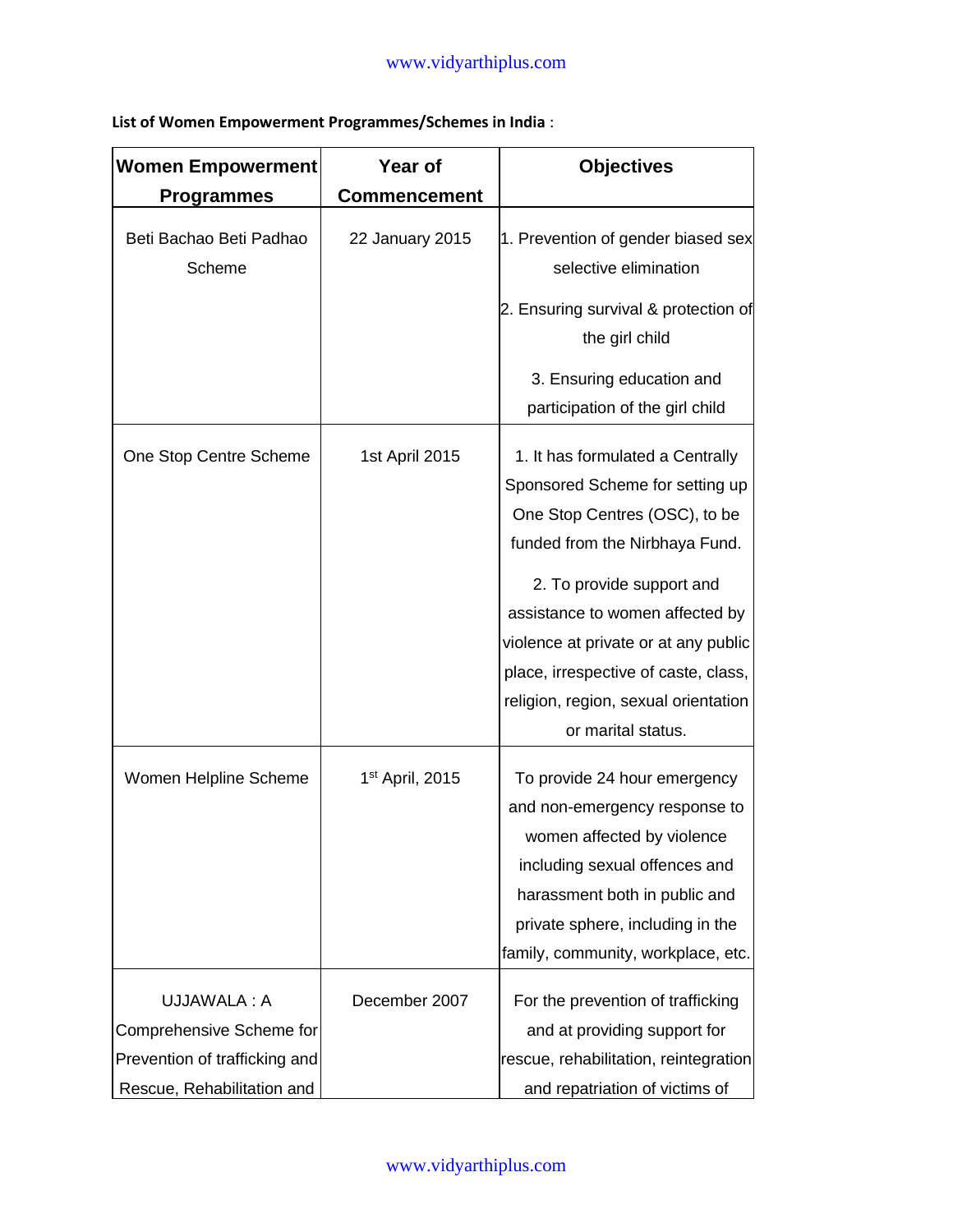| Re-integration of Victims of<br><b>Trafficking and Commercial</b><br>Sexual Exploitation |                                                                                   | trafficking for commercial sexual<br>exploitation. The Scheme is being<br>implemented mainly through<br>NGOs.                                                                                                                                                                                                                                                               |
|------------------------------------------------------------------------------------------|-----------------------------------------------------------------------------------|-----------------------------------------------------------------------------------------------------------------------------------------------------------------------------------------------------------------------------------------------------------------------------------------------------------------------------------------------------------------------------|
| <b>Working Women Hostel</b>                                                              | Introduced in 1972-73<br>and after amendment<br>re-launched on 6th<br>April, 2017 | To promote availability of safe and<br>conveniently located<br>accommodation for working<br>women, with day care facility for<br>their children, wherever possible,<br>in urban, semi urban, or even rural<br>areas where employment<br>opportunities for women exist.                                                                                                      |
| Rajiv Gandhi National<br>Crèche Scheme For the<br>Children of Working Mothers            | 2010-11                                                                           | 1. To provide day-care facilities for<br>children (6 months to 6 years) of<br>working mothers in the community.<br>2. To improve nutrition and health<br>status of children.<br>3. To promote physical, cognitive,<br>social and emotional development<br>(Holistic Development) of children.<br>4. To educate and empower<br>parents / caregivers for better<br>childcare. |
| SWADHAR Scheme (A<br>Scheme for Women in<br>Difficult Circumstances)                     | 2001-2002                                                                         | For providing holistic and<br>integrated services to women in<br>difficult circumstances and without<br>any family, social and economic<br>support, such as destitute widows<br>deserted by their family in religious                                                                                                                                                       |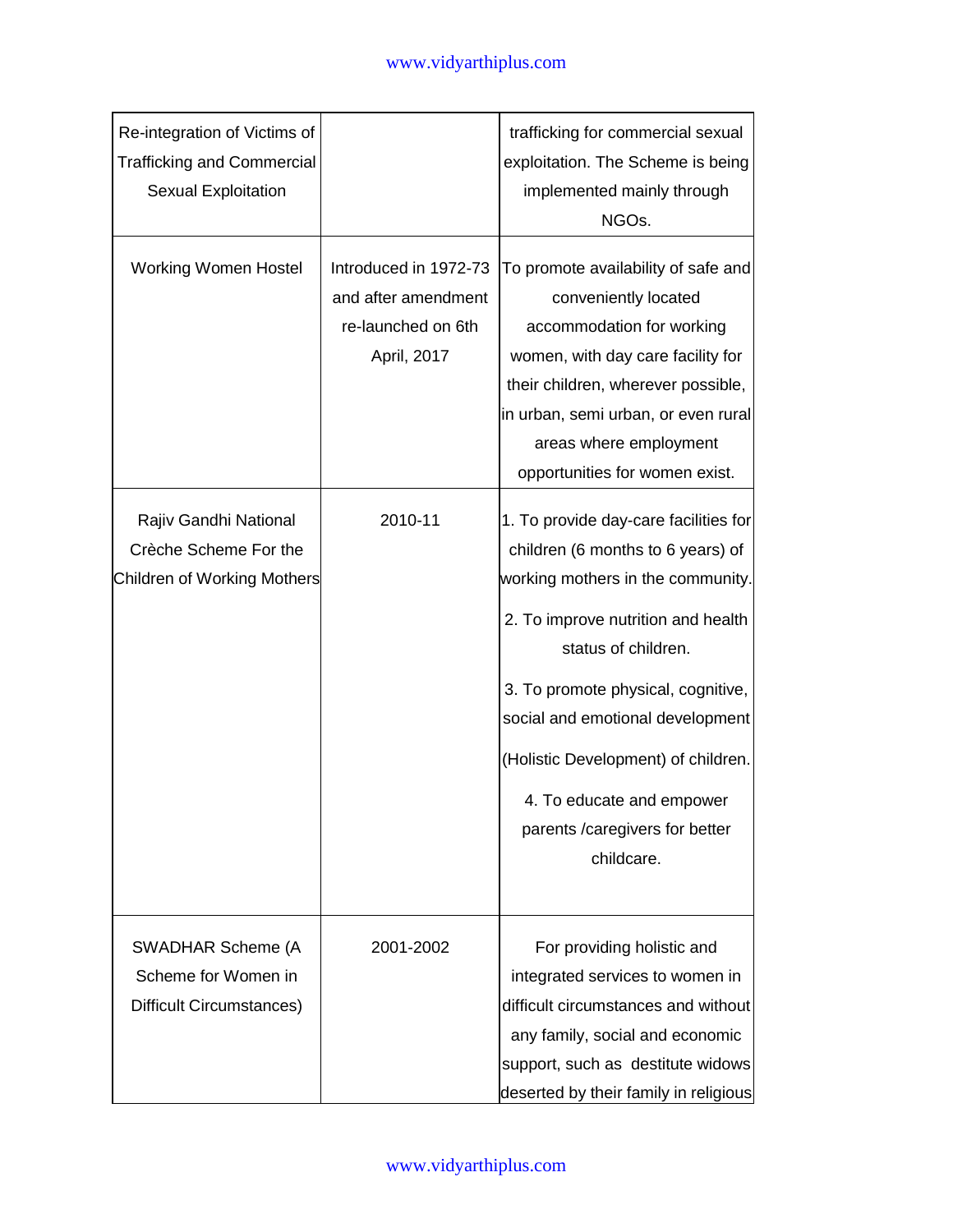## www.vidyarthiplus.com

|                                                                                           |                                                         | places like Vrindhaban and Kashi,<br>women prisoners releases=d from<br>jails; women survivors of natural<br>disasters who have been rendered<br>homeless, trafficked women/girls<br>rescued or runaway from brothels, |
|-------------------------------------------------------------------------------------------|---------------------------------------------------------|------------------------------------------------------------------------------------------------------------------------------------------------------------------------------------------------------------------------|
|                                                                                           |                                                         | women victims of terrorist violence<br>without any means for survival,<br>mentally challenged women and<br>women with HIV/AIDS deserted by<br>their family, etc.                                                       |
| Support to Training and<br><b>Employment Programme for</b><br>Women (STEP)                | Launched in 2003-04<br>and revised in<br>December, 2014 | To provide skills that give<br>employability to women and to<br>provide competencies and skill<br>that enable women to become<br>self-employed/entrepreneurs.                                                          |
| <b>NARI SHAKTI PURASKAR</b>                                                               | 1999                                                    | To recognize women who have<br>exceeded expectations to<br>challenge the status quo and<br>make a lasting contribution to<br>women's empowerment.                                                                      |
| Women Empowerment and<br>Livelihood Programme in<br>Mid-Gangatic Plains-<br>Priyadarshini | <b>Pilot Project</b>                                    |                                                                                                                                                                                                                        |
| Mahila E-Haat                                                                             | 7 <sup>th</sup> March, 2016                             | It will help women to make<br>financial and economic choices<br>which will enable them to be a part<br>of 'Make in India' and 'Stand Up<br>India' initiatives.                                                         |